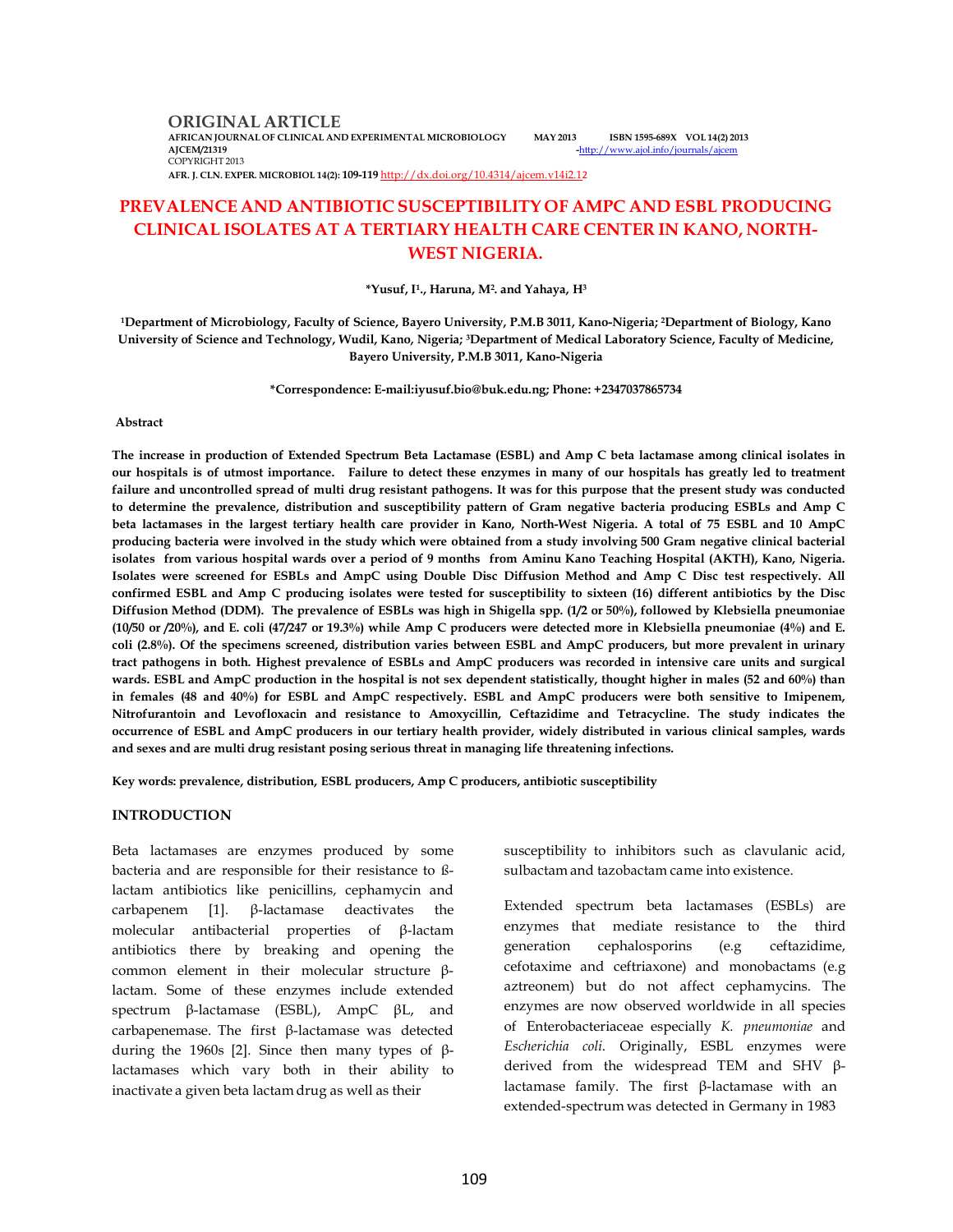[3] and later in the western parts of Europe, probably because expanded-spectrum β-lactam antibiotics were first used their clinically.

The Class C  $β$ -lactamases (AmpC) are an important group of proteins that are broadly distributed and are the second most common β-lactamase group [1]. AmpC β-lactamases, in contrast to ESBLs, hydrolyse broad and extended-spectrum cephalosporins but are resistant to inhibition by β-lactamase inhibitors such as clavulanic acid [4,5,6].

In Nigeria, indiscriminate use of antibiotics, poor hygienic practices in hospitals and lack of monitoring of microbial drug resistance have created suitable conditions for the emergency and uncontrollable spread of the ESBLs and Amp C enzymes [7] and thus make their detection complicated due to the variable affinity of these enzymes for different substrates and inoculum effect.

Resistant to commonly used antibiotics in our hospitals increases at an alarming rate. Awareness of their occurrence and their potential effects in managing infectious diseases is low among the health care providers. Laboratory detections of these enzymes, proper reporting, necessary precautions to avoid their spread is lacking in many of our hospitals. In view of this, the research was conducted to detect the prevalence, distribution and antibiotic susceptibility of ESBL and AmpC producing clinical isolates in a tertiary health care provider which serves as a referral centers for other hospital in the region.

### **MATERIALS AND METHODS**

### **Collection of specimens**

A total of eighty five (85) Gram negative bacterial isolates comprising of 75 ESBL and 10 AmpC producing isolates were involved in the study. The screening was done in a study involving 500 clinical isolates collected from various clinical samples and hospital wards of the Microbiology Department of Aminu Kano Teaching Hospital (AKTH), Kano, Nigeria. The isolates were identified according to the procedures described by Cheesbrough [8]. Ethical clearance was granted to conduct the research by the management of the hospital.

### **Presumptive Test for ESBLs**

All the clinical isolates collected were tested for potential ESBL producers using the Cefpodoxime (10µg) and the Ceftriaxone (30µg) antibiotic discs. Results were interpreted based on the CLSI criteria [9].

## **Confirmatory Test for ESBLs**

All isolates suspected of ESBL production in the presumptive test were furthered confirmed using the double discs synergy according to CLSI guidelines [9]. A suspension of the test organism was inoculated on Mueller- Hinton agar. A disc containing 30µg Amoxicillin plus clavulanic acid was placed centrally on the plate. Discs containing cefpodoxime  $(10\mu$ g) and ceftriaxone (30µg) were placed on the agar at a distance of 15mm, centre to centre away from the amoxicillin + clavulanic acid disk. The plates were incubated over night at 35°C. The results were then interpreted as outlined in the CLSI guidelines [9].  $A \ge$ 5-mm increase in zone diameter for either antimicrobial agent combination compared to its zone when tested alone signified a positive ESBL.

## **PRESUMPTION TEST FOR Amp C**

Sensitivity cefoxitin (30µg) discs were used to test for Amp C production using the disc diffusion method and interpreted as per the CLSI criteria [9]. Isolates that yielded a zone diameter less than 18 mm (screen positive) were further subjected to confirmatory test using the AmpC disc test technique.

## **AMP C DISK TEST**

All confirmed isolates from the presumptive test were then subjected to the Amp C disc test as described by black *et al* [10]. A lawn culture of *E. coli* ATCC 25922 was prepared on MHA plate. Sterile disks (6 mm) were moistened with sterile saline (20µl) and inoculated with several colonies of test organism. The inoculated disk was then placed beside a cefoxitin disk (almost touching) on the inoculated plate. The plates were incubated overnight at 35°C. A positive test appeared as a flattening or indentation of the cefoxitin inhibition zone in the vicinity of the test disk. A negative test had an undistorted zone.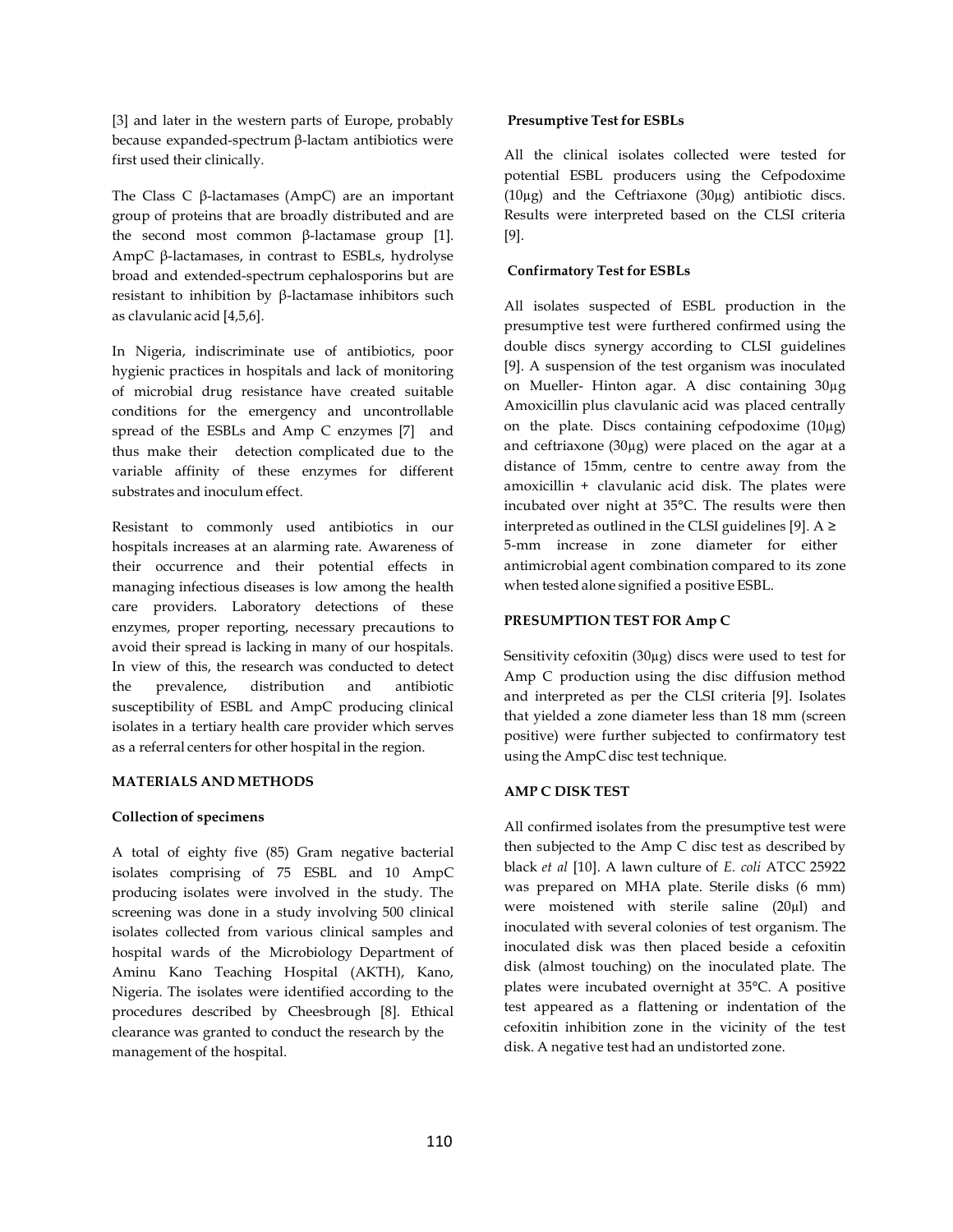## **ANTIMICROBIAL SUSCEPTIBILITY TESTING**

Antibiotic susceptibility tests were performed on all the confirmed ESBLS and Amp C Beta lactamase positive isolates according to CLSI directives [9]. The results were expressed as susceptible or resistant according to criteria developed by CLSI [9]. Sixteen (16) different antibiotic discs (Oxoid) were used : Gentamicin (10µg), Cotrimoxazole (25µg), Ciprofloxacin (5µg), Cefpodoxime (30µg), Ceftazidime (30µg), Ceftriaxone (30µg), Cefoxitin (30µg), Imipenem (10µg) Nalidixic Acid (30µg), Amoxycillin (20µg), Ofloxacin (30µg), Levofloxacin (30µg), Nitrofurantoin (300µg), Tetracycline (30µg),

Chlorampenicol (30µg) and Augmentin (30µg) (Oxoid). *Escherichia coli* ATCC 25922 strain was used as a control culture.

## **RESULTS**

### **ESBL Producing Isolates**

Out of the 500 isolates screened for ESBL production, 75 were confirmed to produce ESBL giving an overall prevalence of 15.0%. The highest prevalence of ESBLs was found in Shigella *spp* (1/2 or 50%) followed by *Klebsiella pneumoniae* (10/50 or 20.0%), *E. coli* (47/247 or 19.3%), *Salmonella spp* (2/12.5%) and *Proteus mirabilis* (14/11.8%) (Table 1).

### **TABLE 1: PREVALENCE OF ESBL PRODUCERS AT ATKH, KANO.**

| <b>Isolates</b> | No. screened | No. of confirmed ESBLs | $%$ confirmed ESBLs |
|-----------------|--------------|------------------------|---------------------|
| E. coli         | 247          | 47                     | 19.3                |
| P. mirabilis    | 119          | 14                     | 11.8                |
| K. pneumonia    | 50           | 10                     | 20                  |
| Ps. Aeruginosa  | 66           |                        | 1.5                 |
| Salmonella spp. | 16           |                        | 12.5                |
| Shigella spp.   |              |                        | 50                  |
| Total           | 500          | 75                     |                     |

#### **Plasmid mediated AmpC producing Isolates**

The overall prevalence of AmpC β-lactamases was 10%. Highest prevalence was found among *K. pneumoniae* (2/4.0%), followed in that order by *E. coli*

(7/2.8%) and *P. mirabilis* (1/0.8%). Amp C Beta lactamases were not detected among *Shigella spp*., *Salmonella spp.* and *Ps. aeruginosa* isolates (Table 2).

#### **TABLE 2: PREVALENCE OF AMP C BETA LACTAMASE PRODUCERS AT AKTH, KANO.**

| <b>Isolates</b> | No. screened | No. of confirmed Amp C | $\%$ confirmed Amp C |  |
|-----------------|--------------|------------------------|----------------------|--|
| E. coli         | 247          |                        | 2.8                  |  |
| P. mirabilis    | 119          |                        | 0.8                  |  |
| K. pneumonia    | 50           |                        | 4.0                  |  |
| Ps. Aeruginosa  | 66           |                        | 0.0                  |  |
| Salmonella spp. | 16           |                        | 0.0                  |  |
| Shigella spp.   |              |                        | 0.0                  |  |
| Total           | 500          | 10                     | 2.0                  |  |

#### **Distributions of** β**-lactamases**

The distribution of ESBL and AmpC producers in clinical samples, clinics/wards and sexes were presented in Table 3, 4 and 5 respectively. ESBL producers were most prevalent in blood (14/22.2%) and urine samples (48/17.6%). This was followed in that order by stool (3/15.8%), urogenital swabs  $(1/14.3%)$  and wound swab  $(5/13.5%)$  while the least prevalence was observed in ear swab specimens (2/3.2%) (Table 3). However, AmpC was more prevalent in urine and catheter tips.

### **Antimicrobial Susceptibility Testing**

Antimicrobial susceptibility of ESBL producers to the selected antibiotics showed that both the ESBL and AmpC producing isolates showed appreciable susceptibility to carbapenem (Imipenem) and flouroquinolones (Lev, Cip, Nit and Nal). *E. coli*  producing ESBLs are more susceptible to IMI (40/47), followed by LEV (32/47), Nal (30/47), NIT (26/47) and OFL (25/47). Resistance to penicillin and 2nd and 3rd generation cephalosporin were high but total in CAZ, CHL and TET. However, ESBL producing *K. pneumoniae* showed more resistance to more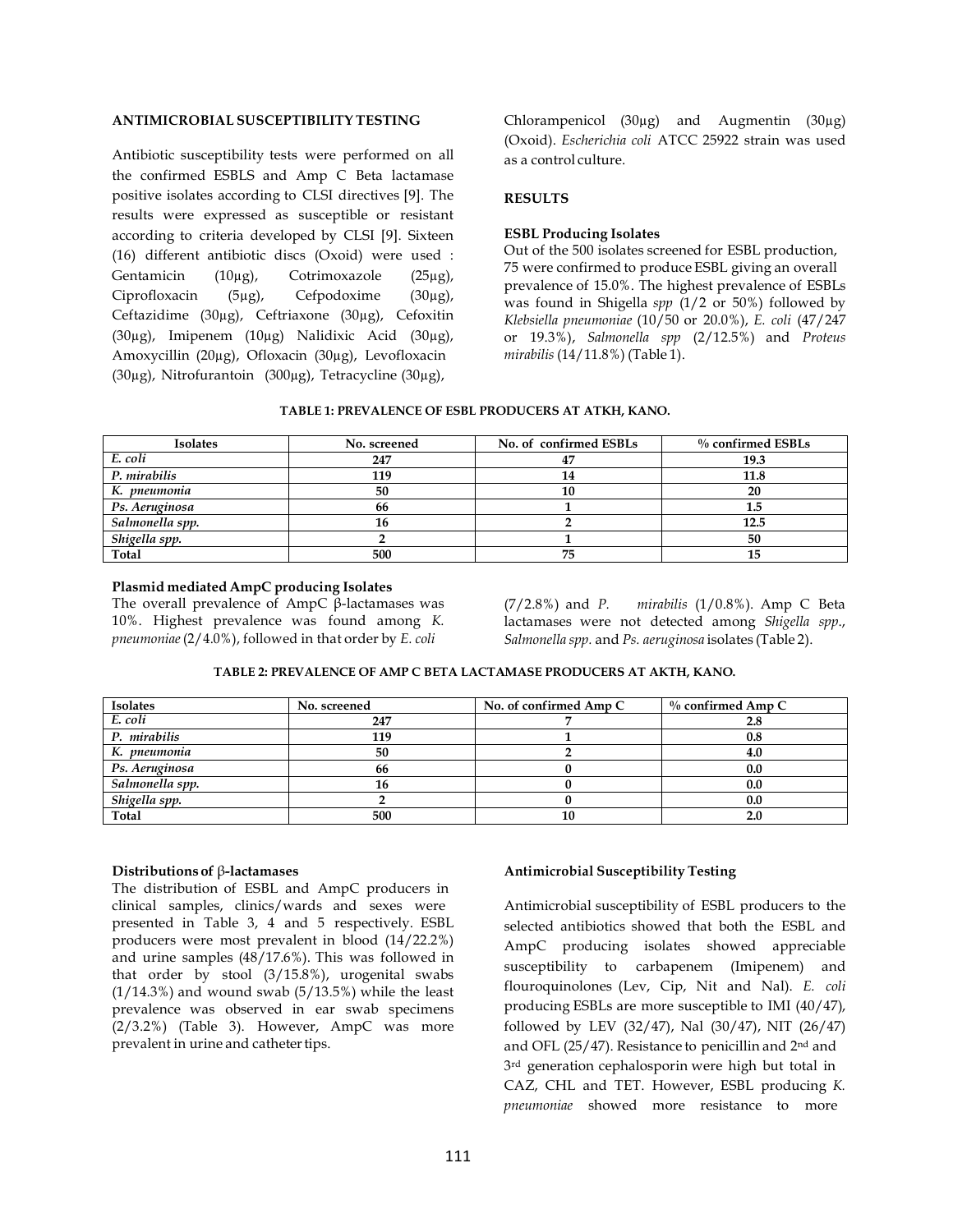| <b>Samples</b>         | No. and % of ESBLs | No and % of AmpC |
|------------------------|--------------------|------------------|
| Ear Swab               | 2(3.2)             | 1(10)            |
| Urine                  | 48(17.6)           | 5(50.0)          |
| <b>Catheter Tip</b>    | 2(8.7)             | 2(20.0)          |
| wound Swab             | 5(13.5)            | 0(0)             |
| <b>Blood</b>           | 14(22.2)           | 1(10)            |
| <b>Stool</b>           | 3(15.8)            | 0(0)             |
| <b>Urogenital Swab</b> | 1(14.3)            | 1(10)            |
| Total                  | 75                 | 10               |

### **TABLE 3: DISTRIBUTION OF ESBL AND AMPC PRODUCERS AMONG CLINICAL SPECIMENS AT AKTH, KANO**

The highest prevalence of ESBLs from the various clinical sections/units at the AKTH, Kano was recorded at the nephrology, dialysis and surgical outpatient units (100%) while Ear, Nose and Throat clinic (5.6%) had the least prevalence (Table 4). AmpC producers also showed similar pattern of ESBL with highest prevalence in ICU, SCBU, MSW and SOPD. The distribution of ESBL and AmpC producers based

on gender indicates that males had a higher prevalence rate (37/15.3%) than females (38/14.7%) (Table 5).

Moreover, *Ps. aeruginosa* and *K. pneumoniae* also showed same pattern of susceptibility profile with more susceptibility to carbapenem and flouroquinolones (fig  $2 \& 3$ ) and total resistance to AMX, AUG, CTR, CAZ, CHL and TET.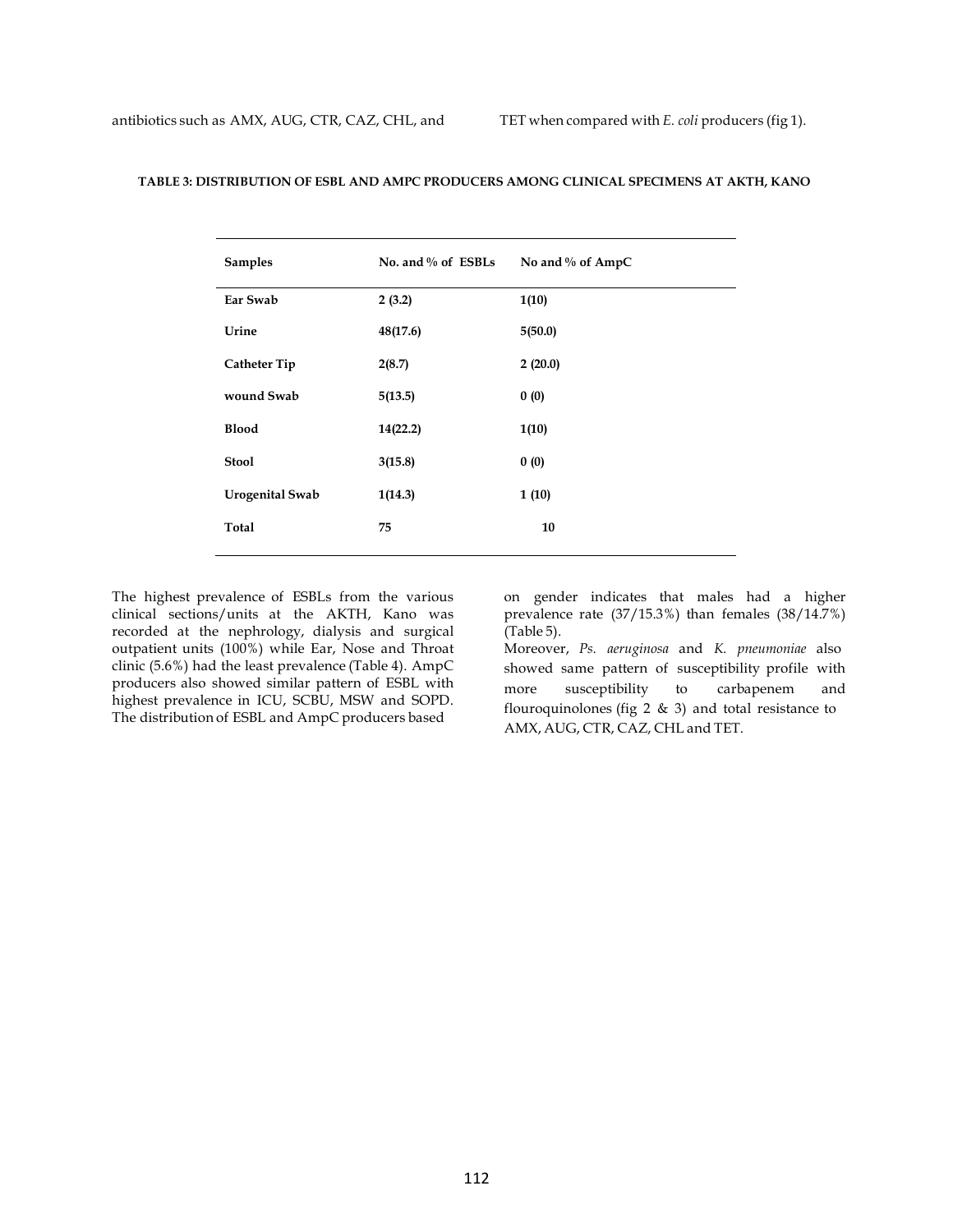|--|

| Clinical wards      | No.            | No. and % of ESBLs SOPD |                   | No. and % AmpC |                         | 3(100)   |
|---------------------|----------------|-------------------------|-------------------|----------------|-------------------------|----------|
| <b>GOPD</b>         | 168            | 22(13.1)                | <b>FSSW</b>       | 1(0.6)         | $\overline{\mathbf{4}}$ | 1(25.0)  |
| <b>POPD</b>         | 53             | 4(7.5)                  | <b>EPU</b>        | 0(0.0)         | 30                      | 3(10.0)  |
| A & E               | 29             | 3(10.3)                 | <b>PMW</b>        | 0(0.0)         | 15                      | 6(40.0)  |
| <b>ENT</b>          | 18             | 1(5.6)                  | <b>ANC</b>        | 0(0.0)         | 11                      | 3(27.3)  |
| <b>MMW</b>          | 24             | 7(29.2)                 | <b>OPD</b>        | 0(0.0)         | 5                       | 1(20.0)  |
| <b>MOPD</b>         | 8              | 2(25.0)                 | <b>PNW</b>        | 0(0.0)         | 5                       | 1(20.0)  |
| <b>SCBU</b>         | 20             | 6(30.0)                 | <b>NEPHROLOGY</b> | 2(10)          | $\mathbf{1}$            | 1(100.0) |
| <b>FMW</b>          | 18             | 5(27.8)                 | <b>DIALYSIS</b>   | 0(0.0)         | $\mathbf 1$             | 1(100.0) |
| <b>NEOCLINIC</b>    | $\overline{2}$ | 1(50.0)                 | ICU               | 0(0.0)         | $\overline{2}$          | 1(50.0)  |
| <b>MSW</b>          | 12             | 216.7)                  | Total             | 3(40.0)        | 441                     | 75(17.0) |
| <b>RETAINERSHIP</b> | 12             | 1(8.3)                  |                   | 0(0.0)         |                         |          |

*Key : GOPD General Out-Patient Department; POPD Paediatrics Out-Patient Department; A&E Accident and Emergency; ENT Ear ,Nose and Throat Clinic; MMW Male Medical Ward; MOPD Medical Out-Patient Department ; SCBU Special Care Baby Unit; FMW Female Medical Ward; NEOCLINIC Neonatal ward; MSW Male Surgical Ward; RETAINERSHIP Microbiology Laboratory*

*;SOPD Surgical Out-Patient Department ;FSSW Female Surgical Speciality Ward ; EPU Emergency Paediatrics Unit; PMW Paediatrics Medical Ward; ANC Antenatal Clinic; OPD Out Patient Department ;PNW Post Natal Ward; NEUROLOGY Neurology; DIALYSIS ;ICU Intensive Care Unit.*

113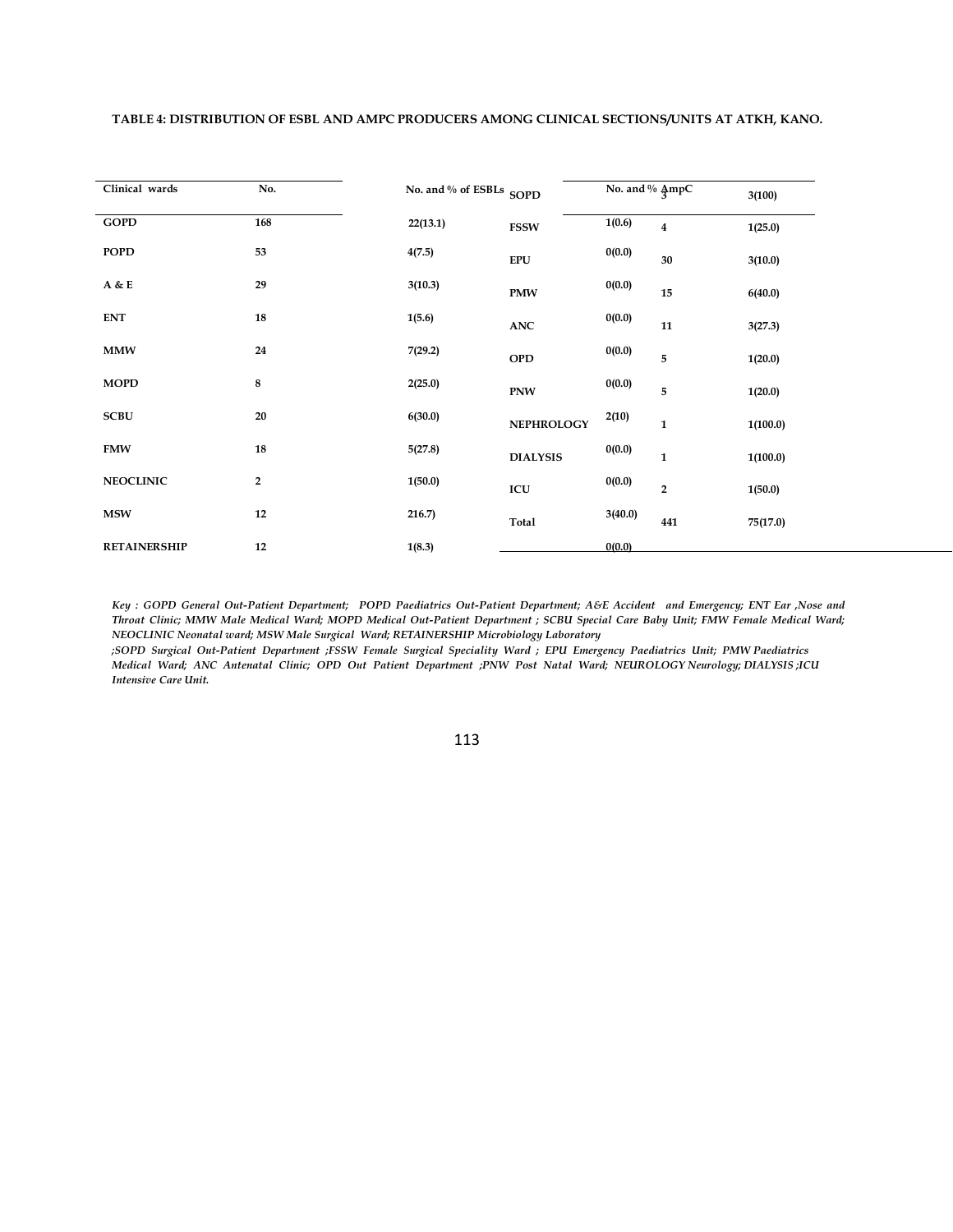

#### **TABLE 5: GENDER BASED PREVALENCE OF ESBL AND AMPC PRODUCERS AT AKTH, KANO.**

**Fig1. Antibiotic susceptibility profile of 47 ESBL producing** *E. coli* **to commonly used antibiotics in a tertiary health care in Kano, North West Nigeria**



**Fig 2. Antibiotic susceptibility profile of ESBL producing** *K. pneumoniae* **to commonly used antibiotics in a tertiary health care in Kano, North West Nigeria**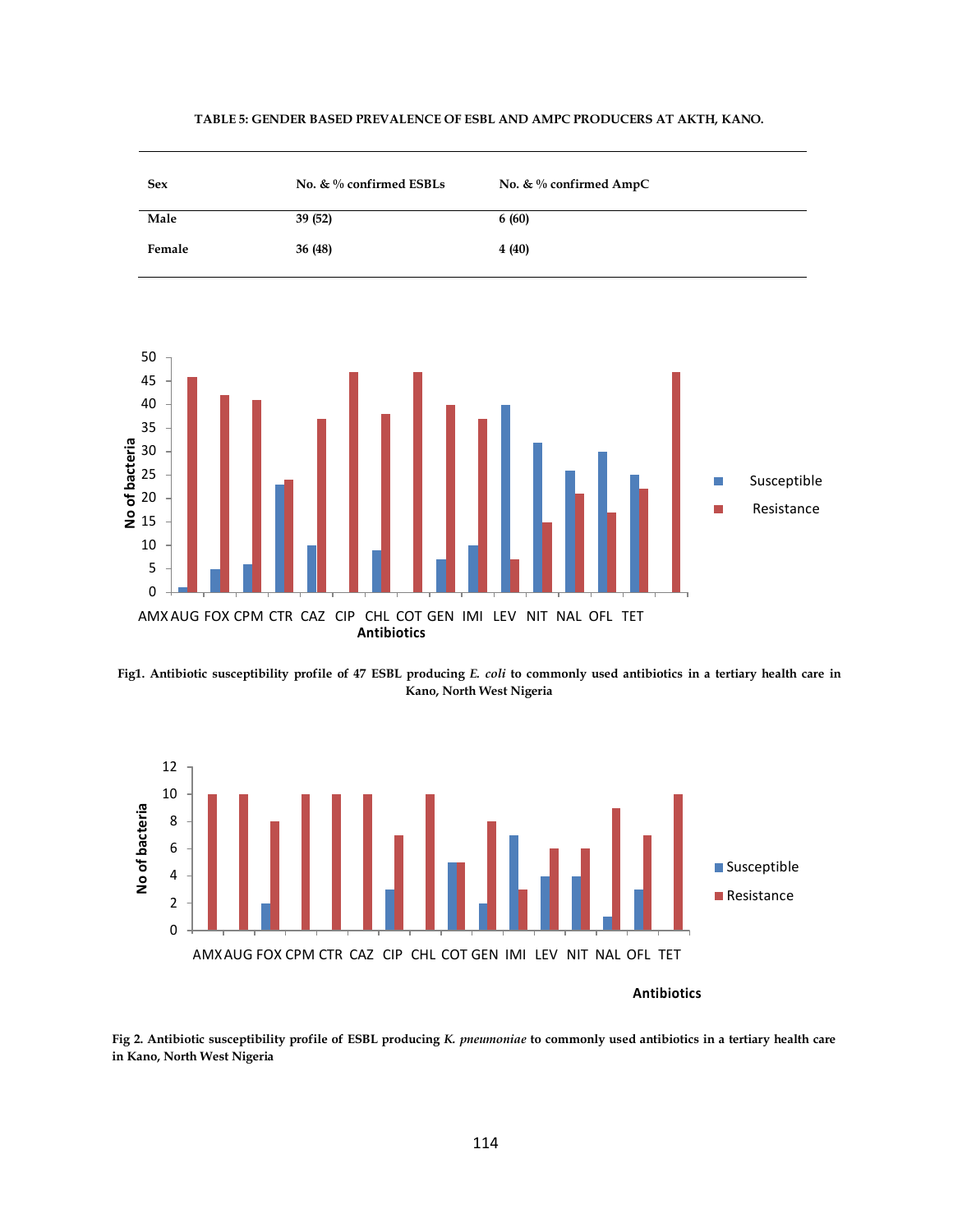

**Fig 3: Antibiotic susceptibility profile of ESBL producing** *P. aeruginosa* **to commonly used antibiotics in a tertiary health care in Kano, North West Nigeria**

While AmpC producing *E. coli* are sensitive to IMI, LEV, CIP, NAL, and OFL (fig 4), AmpC producing *K. pneumoniae* are more sensitive to LEV, OFL, GEN and IMI (fig 5). Most of the *K. pneumoniae* are resistant to majority of the tested.



**Fig 4: Antibiotic susceptibility profile of AmpC producing** *E. coli* **to commonly used antibiotics in a tertiary health care in Kano, North West Nigeria**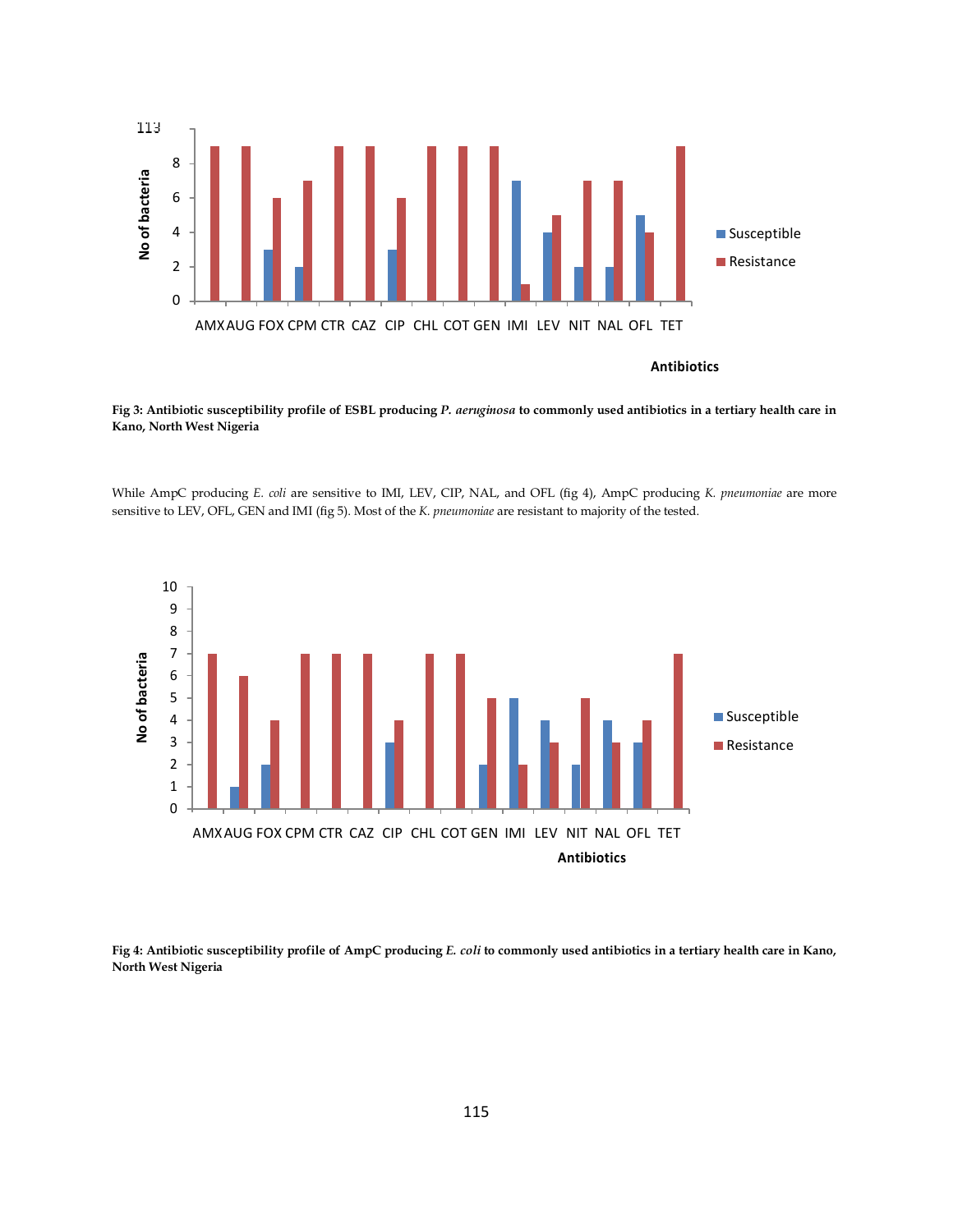

**Fig 5. Antibiotic susceptibility profile of AmpC producing** *K. pneumoniae* **to commonly used antibiotics in a tertiary health care in Kano, North West Nigeria**

#### **DISCUSSION**

Multi drug-resistant (MDR) Gram negative bacilli induced infections have been reported with an increasing frequency in tertiary health care providers in Nigeria and they have been found to be associated with a significant morbidity and mortality [11]. The numerous β- lactamases such as ESBL and AmpC were encoded either by the chromosomal genes or by the transferable genes which are located on the plasmids or the transposones [12]. The overall prevalence of ESBL and AmpC producers in this study was 15% and 10% respectively (table 1,2). Although an increase in ESBL production have been reported in previous studies [13, 14], our results showed comparatively higher overall levels of ESBLand AmpC producers. Among the Gram negative bacteria screened for ESBL production, Shigella *spp*. had the highest prevalence (50%). This could be attributed to the fact that the bacterium has been progressively acquiring resistance to several antimicrobial agents used for the treatment of infections [15]. Although the number of the isolates recovered during the study was 2, but several reports have indicated an increase in cases of *Shigella* species resistant to beta-lactams, including third-generation cephalosporins [15].

Comparison of the prevalence rate of ESBLs (15%) found in this study with findings of similar studies from same state indicated that the prevalence rate in

the present study is higher when compared to previous studies by Yusha'u *et al*. [14, 16] who reported prevalence of 9.25% and 10.31% in 2007 and 2009 respectively, but lower to reports from other parts of the country, such as Lagos, 20% [17], Benin 36.6% and Enugu 44.6% [18]. This variations could be due to the differences in selecting type of antibiotic, antibiotic selection pressure, local antibiotic and prescribing habits, which differ from state to state, country to country and from institution to institution.

Among the clinical specimens, blood (22.2%) had the highest prevalence of ESBL producers followed by urine (17.6%). This observation is in agreement with that of Osazuwa *et al*. [18] who found that ESBL prevalence was highest for blood (61.2%) and urine (16.41%) specimens. This might be attributed to factors like improper use of syringes or needles, inadequate disinfection of skin of prolonged hospital stayed patients during phlebotomy or transfusion, poor hand washing techniques among health care practitioners which are some of the factors that predispose one to blood stream infections.

The distribution of ESBLs and AmpCs in hospital sections/units was highest in the nephrology, dialysis, surgical outpatient wards (100%) followed in that order by the ICU and the SCBU (50%). This indicates that they are more found among the hospitalized patients who may have contact them in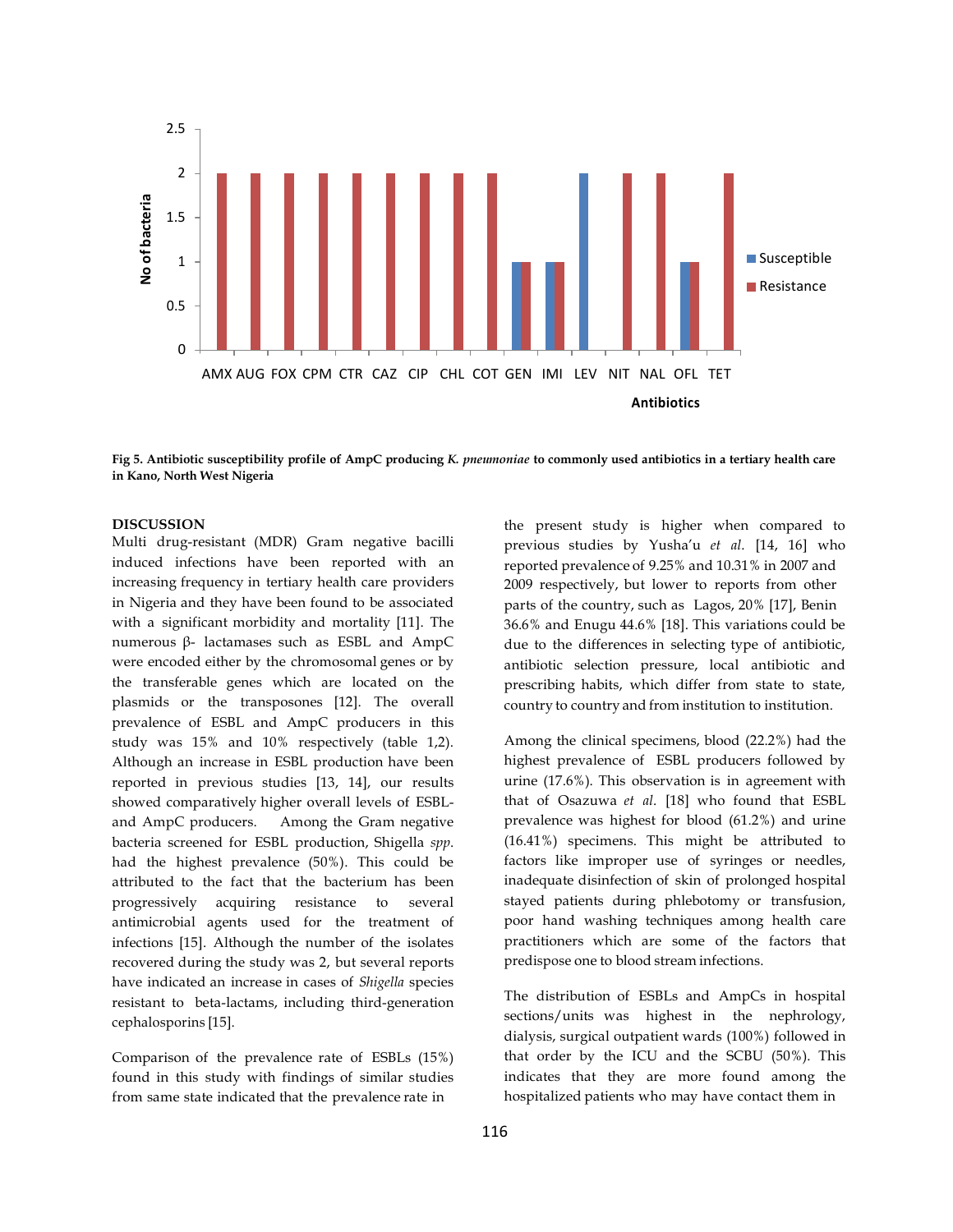the hospital or from the health care providers. Some of these units mostly deal with seriously ill patients with life threatening infections and those in need of special postoperative techniques and are placed on prolonged antibiotic therapy. High prevalence of ESBL and AmpC in ICUs in the hospital has negative health implications, and could result into prolonged hospital stay, increased cost of treatment and quick spread in the hospital setting. Major risk factors for colonization or infection with ESBL and AmpC producing organisms are long term antibiotic exposure, prolonged ICU stay, nursing home residency, severe illness, residence in an institution with high rates of third generation cephalosporin use and instrumentation or catheterization [19]. AKTH being a tertiary care that served as referral center for other hospitals within and outside the metropolis, it received many patients from various government owned and private owned hospitals with varying complicated life threatening infections. This has lead to use of higher antibiotics by the clinicians as a common empirical therapy without screening for ESBL and or AmpC. In addition, due to heavy patients load from other hospitals, proper infection control measures cannot be maintained by the paramedical staffs which can lead to transfer of MDR to other hospital. All of these factors lead to the higher rate of ESBL and AmpC β-lactamase producing organisms in our institution.

Based on gender, the distribution of the duo was not statistically significant as prevalence of 52 and 48.7% was recorded for ESBLs while 60% and 40% was recorded for AmpC beta lactamase (P<0.05). However, in another study, Erum *et al*. [20] reported increased ESBL production in males as compared to females. It was hypothesized that males in general have more obstructive uropathies leading to frequent urinary catheterization and have more chronic pulmonary and cardiovascular diseases that in turn lead to increased hospitalization and higher prevalence.

The distribution of antibiotic resistance to ß-lactams in this study was very similar to that described by Stéphane *et al*. [21] with nearly all of the isolates being resistant or slightly susceptible to commonly prescribed antibiotics in the hospitals, and many of the isolates showing a decreased susceptibility or

resistance to promising antibiotics such as imipenem, levofloxaxin, cefoxitin, cefpodoxime and ceftriaxone (fig 1). The study showed that imipenem and levofloxacin were still the most effective antibiotics against ESBL and Amp C beta lactamase producing bacteria. However, data showed that imipenem usage in the hospital is low when compared with levofloxacin. Thus, these drugs could be used to treat infections caused by bacteria capable of producing these enzymes especially in cases of life-threatening infections such as urinary tract infections and pulmonary pneumonia. However, unless antibiotic therapy is restricted and controlled legally, misuse in the form of self medication may cause the spread of resistance, which will result in the prevalence of resistance against effective antibiotics such as levofloxacin and carbapenems

### **CONCLUSION**

Based on the findings of this study, it could be deduced that**:**

- Prevalence of ESBL and AmpC Betalactamases producing gram negative bacteria is on the increase in a tertiary health care in Kano North West Nigeria.
- Blood and urine samples had a higher prevalence of ESBL producers in Kano
- The resistant pathogens were more found Neurology, dialysis and surgical out patient clinical sections/ units in addition to intensive care units.
- Prevalence of ESBL and AmpC producing bacteria does not differ significantly between the sexes.
- Levofloxacin and Imipenem is choice antibiotic for the treatment of infections caused by ESBL and Amp C producing bacteria in the hospital.

### **ACKNOWLEDMENTS**

We are indebted to Dr Nasiru Magaji of the Microbiology Department, Aminu Kano Teaching Hospital, Kano for providing the control strain and logistics for the smooth conduct of the research. We also wish to thank other medical laboratory scientists and clinicians of Aminu Kano Teaching Hospital, Kano for their contributions in provision and save keeping of the clinical isolates for the study.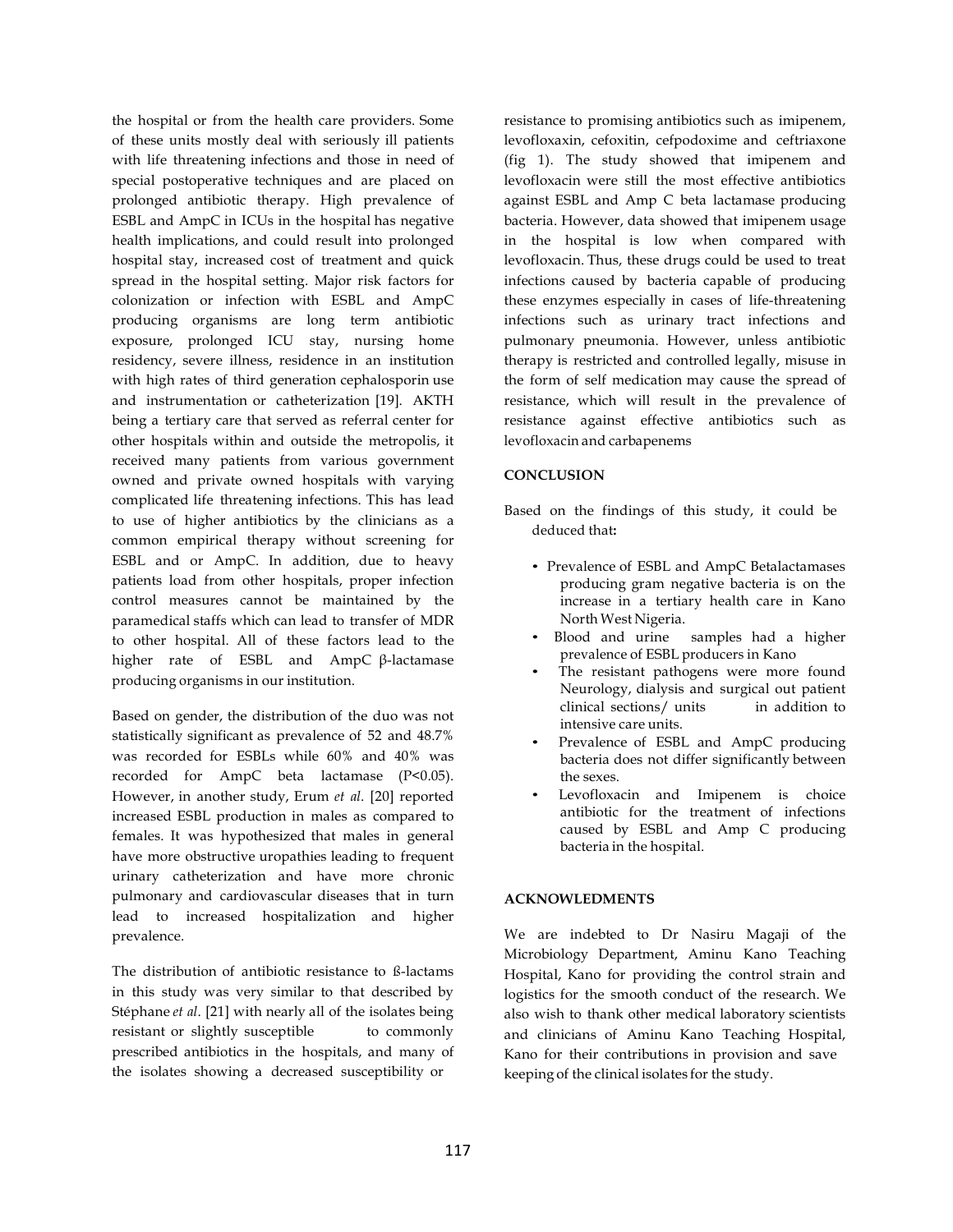## **REFERENCES**

- 1. Bush, K., Jacoby, G. A. and Medeiros, A. A. (1995). A Functional Classification Scheme for βlactamases and its Correlation with Molecular Structure. *Antimicrob. Agents Chemother*. **39:**1211-33.
- 2. Datta, N. and Kontomichalou, P. (1965)."Penicillinase synthesis controlled by infectious R factors in Enterobacteriaceae." *Nature* 208: 239-41.
- 3. Kliebe, C., Nies, B.A., Meyer, J.F., Tolxdorff-Neutzling, R.M., and Wiedemann, B. (1985). "Evolution of plasmid-encoded resistance to broad-spectrum cephalosporins." *Antimicrob Agents Chemother* 28: 302-7.
- 4. Sanders, C.C. (1987)."Chromosomal Cephalosporinases Responsible for Multiple Resistance to Newer beta -Lactam Antibiotics." *Annu Rev Microbiol* 41: 573-594.
- 5. Thomson, K.S. (2001). Controversies about Extended- Spectrum and AmpC ßlactamases. *Emerg Infect Dis* **7:**333–6.
- 6. Hanson, N.D. (2003). AmpC beta-lactamases: what do we need to know for the future? *J Antimicrob Chemother.* 52:2–4.
- 7. Arzai, A.H. and Adamu, D.J.M. (2008). Prevalence of beta-lactamase Producers among randomly selected bacterial pathogens in Kano, Nigeria. *Biological and Environmental Sciences Journal for the Tropics* 5 (3):218-223.
- 8. Cheesbrough, M. (2005). *District Laboratory Practice for Tropical Countries* (Part 2). Cambridge University Press. Pp. 180-197.
- 9. Clinical Laboratory Standards Institute (CLSI) (2005). Performance standards for antimicrobial disk susceptibility test. 8th ed. Approved standards, M2-A8, Wayne, Pa (USA).
- 10. Black, J. A., Moland, E.S. and Thomson, K.S. (2005). AmpC disk test for detection of plasmid-mediated AmpC β-lactamases in Enterobacteriaceae lacking chromosomal

AmpC β-lactamases. *J. Clin. Microbiol.* 43:3110-3113

- 11. Yusuf, I., Yusha'u, M., Sharif, A.A., Getso, M.I., Yahaya, H., Bala, J.A., Aliyu, I.A. and Haruna, M. (2012). Detection of Metallo betalactamases among Gram negative bacterial isolates from Murtala Muhammad Specialist Hospital, Kano and Almadina Hospital Kaduna, Nigeria. *Bayero Journal of Pure and Applied Sciences* 5(2): 84-88
- 12. Mary, V.J., Kandathi, A.J, Balaji, V. (2005). Comparison of the methods for the detection of the carbapenamase and the metallo-  $\beta$ lactamases production in the clinical isolates. *Ind. J. Med. Res*.121:780-83.
- 13. Yusuf, I., Arzai, A.H., Umar, A., Magaji, N., Salisu, N., Tukur, A. and Haruna, M. (2011). Prevalence of Extended Spectrum ß-Lactamases (ESBL) producing *Escherichia coli*  and *Klebsiella pneumoniae* in Tuberculosis patients in Kano, Nigeria. *Bayero Journal of Pure and Applied Sciences.* 4(2):182-185.
- 14. Yusha'u, M., Olonitola, S.O. and Aliyu, B.S. (2009). Prevalence of Extended-Spectrum Βlactamases (ESBLS)producing enterobacteriaceae in Kano, Nigeria. *International Journal of Biomedical and Health Sciences*. 5(2): 79-86.
- 15. Ahmad, H.S., George, F.A., Mireille, M.K., Roland,Y.A., Marie, T.K., John, D.K., and Ghassan, M.M. (2009). Molecular characterization of ESBL-producing *Shigella sonnei* isolates from patients with bacilliary dysentery in Lebanon. *J Infect .Dev. Ctries* 3(4): 300- 05.
- 16. Yusha'u, M., Olonitola, S.O. and Aliyu, B.S. (2007). Prevalence of Extended-spectrum Β-Lactamases (ESBLs) Among Member of the Enterobacteriaceae Isolates obtained From Muhammad Abdullahi Wase Specialist Hospital, Kano, Nigeria *.Int. J. P. App. Scs.,*  $1(3): 42 - 48$
- 17. Aibinu, I.E., Ohaegbulam,V.C., Adenipekun, E.A., Ogunsola, F.T., Odugbemi, T.O., Mee, B. J. (2003). Extended-Spectrum β-Lactamase Enzymes in Clinical Isolates of *Enterobacter species* from Lagos, Nigeria. *J Clin Microbiol.* 41(5): 2197– 2200.